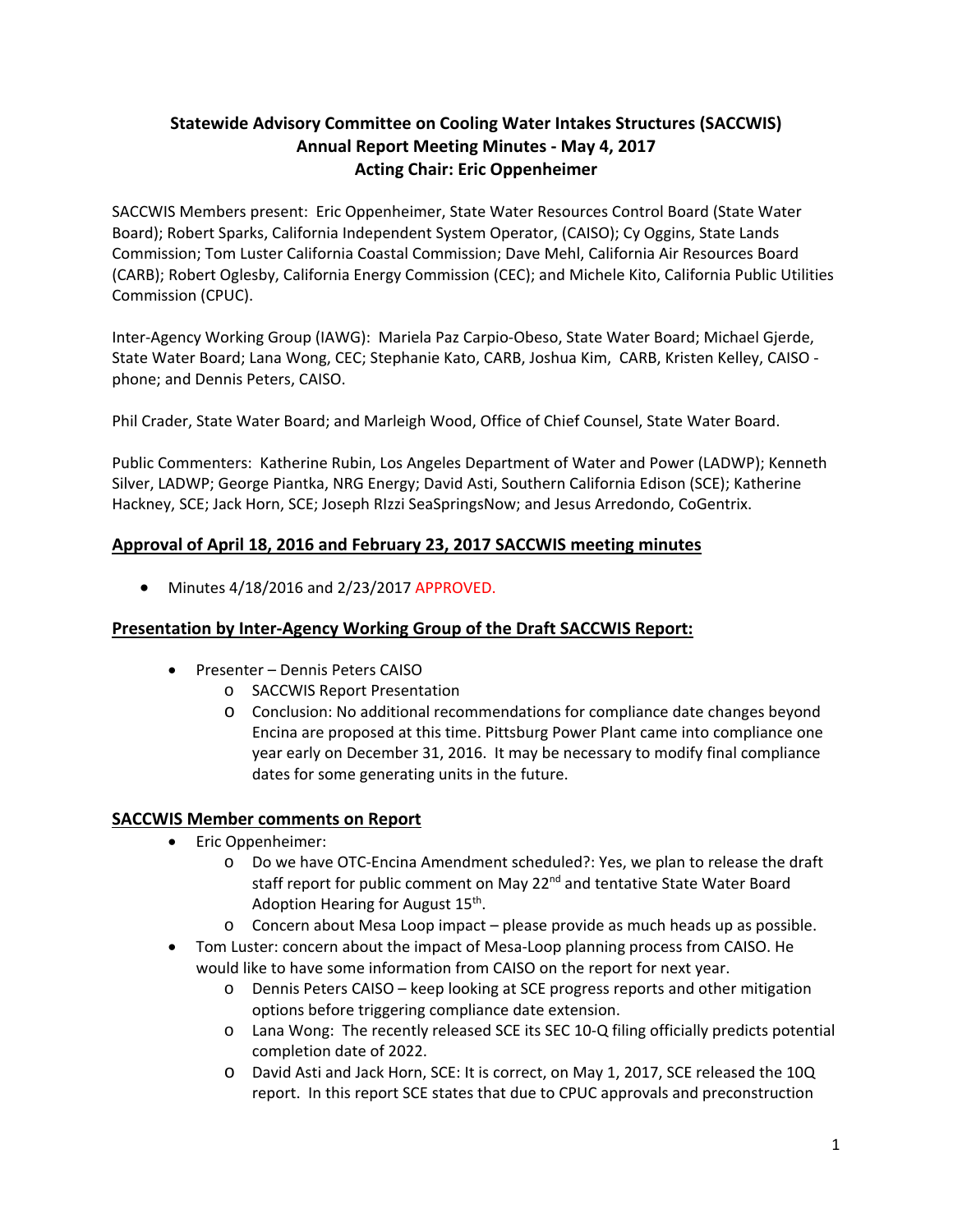requirements for obtaining other permits and approvals, the start construction of the Mesa‐Loop‐In project is delayed. As a result of the delay, SCE has revised the projected in service date to 2022. Several forms required for public disclosure. Delay announced as part of FERC (Federal Energy Regulatory Commission) filing 730 for March 22, 2022. But actual construction will take 4‐4 1/2 years and completion could range as early as June 2021 if work started by June 2017, or as late as March 2022. Trying to provide as much early warning as possible.

- o Dennis Peters, if delay occurs and no mitigation options available, this would require special study for 2019.
- o Michelle Kito. Clarification on the potential delay of Mesa Loop‐in, the potential extension could be for Redondo Beach or Alamitos Power Plants. But not for both.

# **Presentation of the LADWP Report**

- Presenters Katherine Rubin and Kenneth Silver LADWP
	- o LADWP Update Grid Reliability Study 2016
	- o OTC compliance schedule is on track and remains the most aggressive that is also feasible and reliable.
	- o Currently looking at air modelling for equipment from three different manufacturers to meet AQMD rules.

### **CAISO 2016 Reliability Report**

- Update by Dennis Peters, CAISO (no formal presentation)
- CAISO 2018 Local Capacity Technical Analysis (LCTR) published May 1, 2017. Required resources in each of the local capacity planning areas.
- Confirms the need for Encina found in special study CAISO did at end of 2016.

### **Public Comments on Agenda Items**

- Joseph Rizzi, Sea Spring: made comments about the company's possible solutions for OTC.
- Jesus Arredondo for Cogentrix: Concerned how much Encina capacity is needed in the latest modelling in the LCR studies? Has it changed from the previous Encina studies to the current LCTA just released? They are concerned that existing uncontracted energy resources in San Diego area need to be considered before Encina.

# **Action Items:**

- CAISO will transmit 2018 LCTR from May 1, 2017, with cover letter doing the math confirming need for Encina next week to the State Water Board. (*By May 15th and I don't know if we have received anything yet?).*
- Consideration of SACCWIS Report to the State Water Board
	- o Motion to approve the SACCWIS Report as it is. Robert Sparks made a motion to approve the report and submit to the State Board. Tom Luster seconded. Unanimously APPROVED
- An information item is scheduled with the SWRCB for June 20, 2017 to present the 2017 SACCWIS report and its recommendations.
- Designate a SACCWIS representative to present the SACCWIS Report to the State Water Board